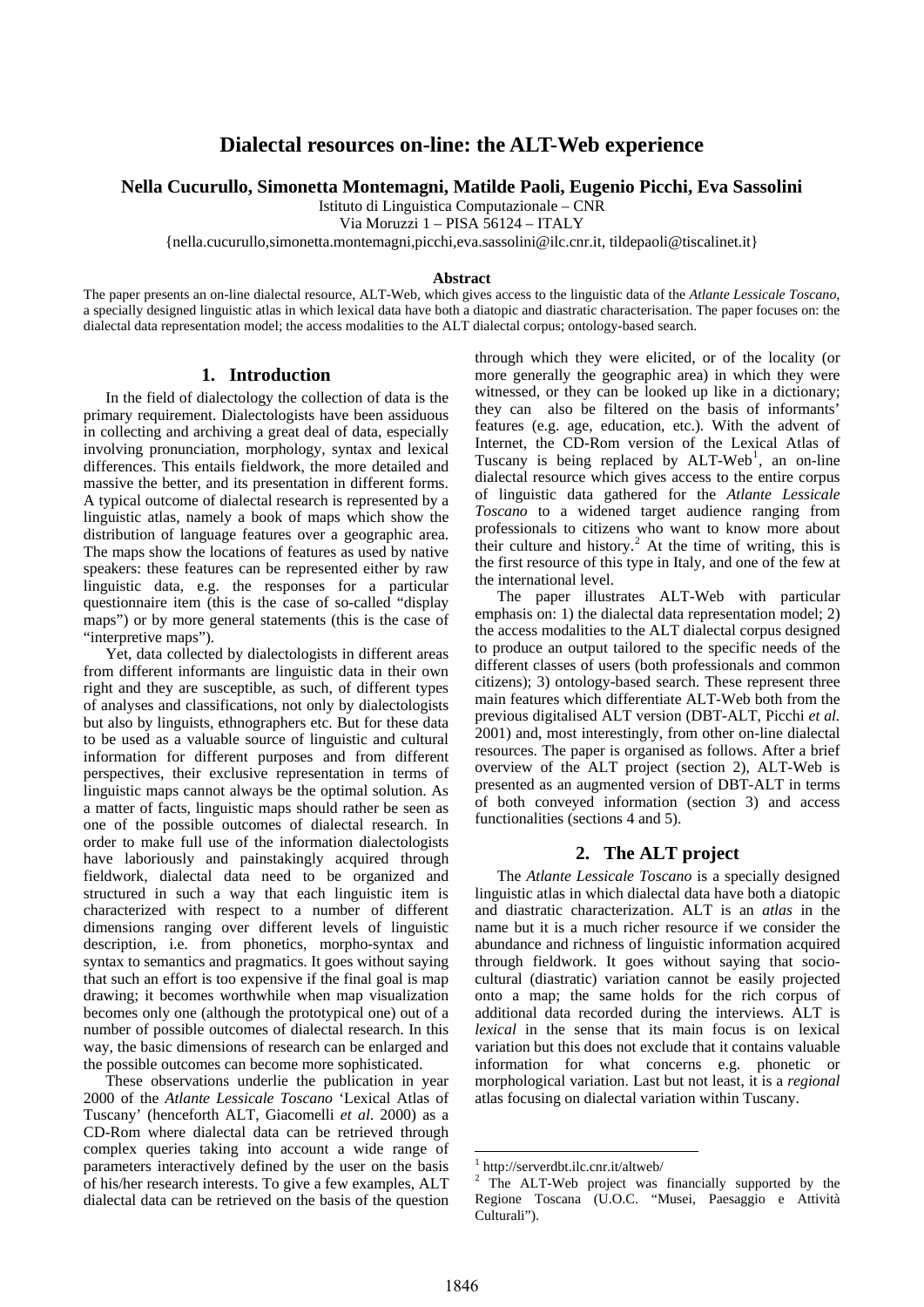ALT interviews were carried out in 224 localities of Tuscany, with 2,193 informants selected with respect to a number of parameters ranging from age, socio-economic status to education and culture. Field workers employed a questionnaire of 745 target items, designed to elicit variation mainly in vocabulary, semantics and pronunciation. In particular, informants were asked two main types of questions: onomasiological questions starting from concepts and looking for the lexical items designating them (a typical onomasiological question is "How is this concept designated or named?"), and semasiological questions starting from word forms and asking for their meanings (a typical semasiological question is "Which meanings does this word have?").

Interviewers took down responses to all types of questions in detailed phonetic transcription, indicated any special circumstances of responses and captured informants' comments as well as recorded any other type of attested linguistic evidence even if not directly relevant with respect to a specific questionnaire item. The data were collected between 1974 and 1986, resulting in millions of responses from the 2,193 speakers who were each asked 745 questions (Giacomelli 1987/1988).

In 1985, the digitalisation of the huge corpus of dialectal data collected through fieldwork started. The entire ALT corpus was compacted into about 380,000 database entries partitioned as follows: about 350,000 entries containing different canonical responses to the questionnaire items attested in different locations (inclusive of typical contexts of use and informants' comments) and about 30,000 entries recording dialectal items which have been collected as additional material emerged in the course of interviews. All these entries formed the ALT lexical archive, which was linked to subsidiary archives containing information about the localities of Tuscany which were investigated and the informants who were interviewed. In this way, the prerequisites were created for the selection of data from the lexical archive on the basis of information contained in the subsidiary archives.

In order to account for the richness of collected linguistic information and to make the ALT corpus simultaneously accessible and exploitable from different perspectives, a rather complex and articulated entry model was needed. ALT entries were encoded as bundles of attribute-value pairs each conveying a specific information type (for a detailed description of ALT entries see Montemagni *et al*. 2000). For each entry, the main coordinates LOCALITY, INFORMANT(s) and QUESTION are always specified.

In the ALT lexical archive different entry types can be distinguished, each encoded through a different configuration of attributes:

- canonical responses to questionnaire items, be they onomasiological questions or semasiological ones;
- lexical items which emerged in the course of interviews not directly related to the questionnaire (so-called additional data);
- typical contexts of use of collected lexical items (e.g. phraseology, proverbs as well as short ethnotexts);
- descriptions of customs and beliefs connected with witnessed dialectal data.

All entries may also contain other kinds of specification, for instance informants' or fieldworkers' remarks on the status of attested words (e.g. usage,

traditionality, register). In order to enable complex information retrieval, original data recorded as natural language texts were annotated with different levels of linguistic information, ranging from phonetics, morphosyntax and syntax to semantics and pragmatics (for more details see Montemagni *et al.* 2000).

# **3. The representation of dialectal data**

In ALT all dialectal responses, be they individual lexical items or short ethnotexts, were phonetically transcribed. The phonetic alphabet used in the ALT project was a geographically specialized version of the "Carta dei Dialetti Italiani" (CDI) transcription system (Grassi *et al.* 1997: 373-376).

The encoding of phonetically transcribed data is one of the major problems that has to be faced in the construction of computational dialectal resources based on oral interviews. Solutions may differ, depending on the types of analyses phonetically transcribed data should be subjected to. On the one hand, there is the need to ensure a proper treatment of phonetically transcribed data during different automatic analysis stages including editing, sorting, retrieval, on-screen display and printing. On the other hand, there are the specific problems of retrieving phonetically transcribed data: in spite of the fact that, in principle, computers facilitate access to data, narrowness of phonetic transcription may constitute a major difficulty for what concerns their recovery. Here, we are in front of the paradoxical situation in which the user should know in advance the exact phonetic realisation of the word(s) (s)he is looking for, and this may not always be the case. From this, it follows that in the encoding of phonetically transcribed data we are in front of different and sometimes contrasting needs. To overcome the problems sketched above a complex and articulated encoding schema was designed in ALT-Web to fulfill the specific requirements of the different processing tasks.

In the ALT-Web data bank, all dialectal responses are assigned different levels of representation: a first level rendering the original phonetic transcription; other levels containing normalized representations of the original form encoded in standard Italian orthography. In this multilevel representation model, dialectal data are encoded in layers of progressively decreasing detail going from phonetic transcription to different levels of normalized representations abstracting away from details of speakers' pronunciation. In the current representation model the most abstract level neutralizes vital phonetic variation phenomena; more abstract normalization levels (e.g. lemmatization) are envisaged for future developments. With this model the user can select the representation level which best suits her/his needs: dialectal data can be retrieved from lowest (this is the case of phonetic transcription) to highest levels of aggregation (in the case of normalized representations). Section 3.1 describes the encoding of phonetically transcribed data as inherited from DBT-ALT, whereas section 3.2 illustrates the normalization levels associated with original data in ALT-Web.

## **3.1. Encoding phonetic transcription**

In ALT phonetically transcribed data are represented through a hybrid encoding schema including both compositional and atomic representations which,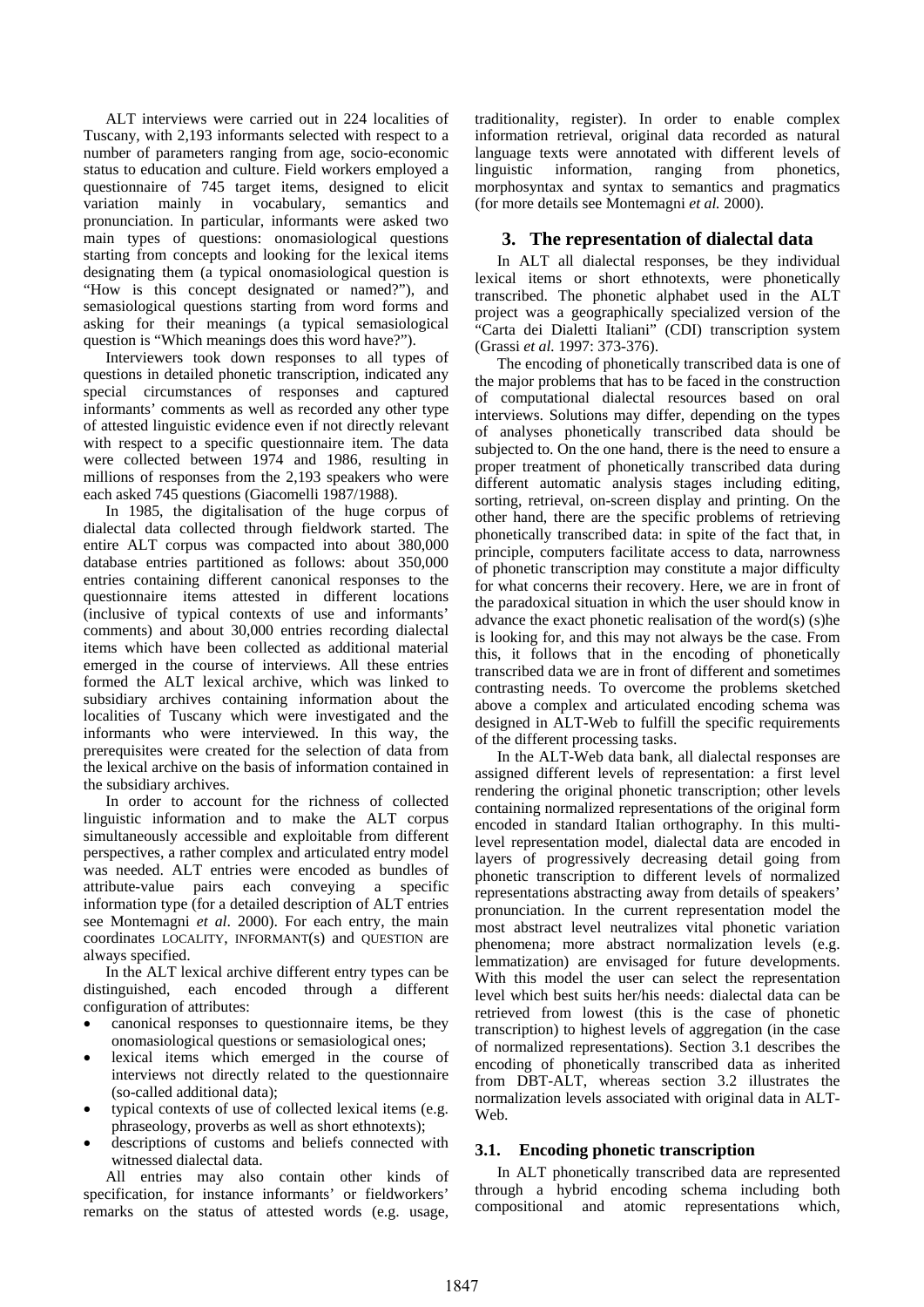depending on the task, are automatically converted into each other (see Montemagni and Paoli 1989-90: 36-43).

Compositional representations encode each phonetic symbol with a basic sign which may be further specified through one or more diacritics (conveying information, for instance, about stress or nasality of vowels). This representation type is particularly convenient for inputting and editing ALT data since all different phonetic symbols (about 110) are encoded by means of a restricted number of codes (36 basic signs and 9 diacritics) which can be directly accessed through the computer keyboard. To be more concrete, the compositional representation of a word like /sékkatójo/, denoting the building used for drying chestnuts, is <se18kkato18i4o> where letters represent basic signs and numbers diacritics: in the case at hand, '1' is a mark for close vowels, '8' indicates the stress and '4' represents a semivowel sound. This type of representation is particularly convenient for both sorting and retrieval tasks: in fact, if basic signs only are considered, it is possible to generalise over phonetic variants. Consider as an example the compositional representation of the word forms /sékkatóio/ and /sékkatóio/, which can be seen as distinct phonetic realisations of the same lexical item differing for the quality of the vowel /o/: <se18kkato18i4o> and <se18kkato28i4o>. In both cases, the sequence of basic signs is the same, i.e. <sekkatoio>; this entails that a query starting from this sequence of bases will retrieve both of them.

Atomic representations, on the other hand, show a 1:1 correspondence between ALT phonetic symbols and computer codes; they are typically used for on-screen display and printing. So, to keep with the <se18kkato18i4o> example, the combination of each base together with its diacritics is encoded through a symbol which uniquely identifies it (e.g.  $/e18$ />/ $\dot{e}$ /).

# **3.2. 4. Normalization of attested dialectal data**

In section 3.1 we pointed out that compositional representations can be of some help to overcome the difficulty of querying a corpus of phonetically transcribed data since they create the prerequisites for queries abstracting away from specific phonetic features (namely those encoded through diacritics). However, this may not always be sufficient to abstract away from phonetic variants of the same word over the Tuscan area. Hence, for the ALT corpus of dialectal data a two-level orthographic transcription system was devised in order to make the dialectal data easily understandable by users not familiar with phonetic notation on the one hand, and to allow for more abstract queries on the other hand. Currently, each phonetically transcribed dialectal item is assigned two different types of orthographically transcribed forms, henceforth referred to as *basic orthographic transcription* and *normalized representation* respectively.

At the first level, attested dialectal data are encoded according to standard Italian orthography: this level of representation is designed to help the non-expert user to understand the phonetically transcribed form. From this it follows that this level of representation seeks to account for the variety of phonetic realizations attested by informants. Yet, Italian orthographical conventions imposed some unavoidable neutralizations, due to the unavailability of the corresponding graphemes. For instance, /skiaččáta/, /skiaččáta/ and /sčaččáta/ (denoting a traditional type of bread, flat and crispy, seasoned on top with salt and oil) are all assigned the same word *schiacciata* as the corresponding orthographically transcribed form in spite of the fricative realization of /t/ in the second case or of the postpalatal plosive realization of  $/k$ <sup> $\mu$ </sup> in the last case. The orthographic transcription of phonetically transcribed data was carried out semiautomatically on the basis of 289 mapping rules (~200 context-sensitive rules and ~90 context-free rules). To show how close the orthographic transcription was with respect to the originally attested form, a normalization factor was calculated as the ratio between the number of different phonetically transcribed forms and the number of different orthographically transcribed forms: the result is 1.13, showing that neutralized representations are resorted to in a quite reduced number of cases.

The second normalization level abstracts away from within-Tuscany vital phonetic variation. Keeping with the *schiacciata* example, this means that the group of variants which are assigned the same normalized form grows to include also words such as /stiaccata/, /stiaccata/, /skiačáta/, /skiaččáda/, /skiaččáda/, /sčaččéda/, /sčasséda/, etc. Note that this representation level does not deal with morphological variation: from this it follows that words such as /skiaččáta/ and /skiaččáte/ are assigned different normalized forms. This is expected to have a low impact on the retrieval of normalized words since the ALT data, mainly consisting of answers to questionnaire items, show a quite limited range of morphological variation.

Even in this case, normalization was carried out semiautomatically on the basis of a more extended set of mapping rules (i.e. 414); revision of automatically normalized forms was carried out manually with the help of the DBT lemmatization procedure (Picchi 2003).

# **ALT-Web access functionalities**

ALT-Web provides flexible and dynamic search procedures which permit the user to interactively define the access key to the corpus of dialectal data and to navigate through it on the basis of his/her research interests. Information can be accessed and retrieved on the basis of a wide range of parameters which can be variously combined; for example, lexical data can be searched on the basis of the location in which they were witnessed and/or the socio-economic features of the informant(s), or of their relevance with respect to a given semantic field or register. ALT-Web also supports the automatic production of dialectal maps starting from query results.

The ALT-Web main navigation page proposes the user two different query types to be selected according to whether (s)he wants a guided trip through the ALT corpus (described in section 4.1) or a personalized search path across the data (reported in section 4.2). In what follows we will refer to the first as *basic access functionality* and to the latter as *advanced access functionality*.

### **4.1. Basic access functionalities**

ALT-Web information needs to be profitable for a large public ranging from the specialized scientist to teachers or anybody who may be interested by Tuscan dialectology related topics. This widened target audience asks for easy access functionalities. To this end, an easy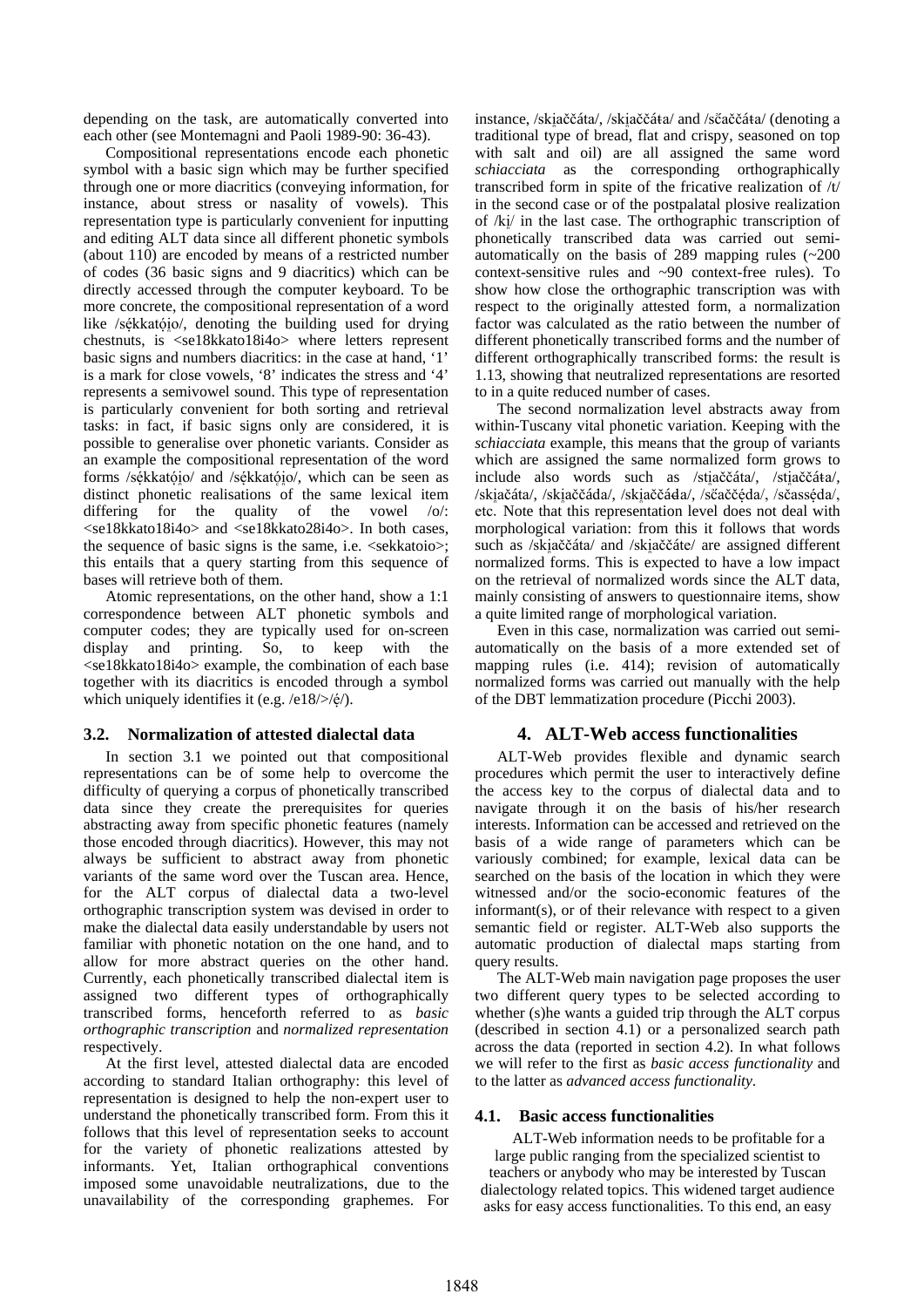query interface was devised to make the user to familiarize with the ALT data before asking more advanced queries (if needed). Under this basic access functionality, the number of choices the ALT-Web user needs to make is quite limited, i.e. (s)he can select among two "obliged" search paths corresponding to the typical access keys to the data of a linguistic atlas: namely, the questionnaire item through which the dialectal word was elicited; the locality in which it was witnessed.

### **4.1.1. Selection based on the questionnaire**

With this type of selection, attested dialectal data which directly relate to a given questionnaire item (or more) can be retrieved from the ALT lexical archive. The user can identify the ALT question(s) corresponding to his/her research interests in two different ways: by consulting the entire questionnaire, ordered alphabetically or by question number (this is particularly useful to the user already familiar with the project); or by navigating through a kind of conceptual hierarchy going from very broad classes (so-called *settori*) to intermediate ones (referred to in the query interface as *chiavi*) up to the individual questions (for more details see section 5). This selection can involve an individual question or a group of them interactively defined by the user and can be combined with geographic selection as described below.

#### **4.1.2. Geographic selection**

The diatopic dimension of ALT lexical data makes them suitable for geographic selection, i.e. selection based on the locality (or area) in which they were witnessed. This can be done by selecting the locality or the set of localities corresponding to a given area in an alphabetically ordered list or directly on a sensitive map of Tuscany. As in the previous case, geographic selection can be combined with the selection of one or more questionnaire items.

#### **4.1.3. Query results**

In both types of selection, the final result is a list of expanded entries satisfying the user requests. Note that for what concerns phonetically transcribed data, the user can choose the representation type(s) (s)he wants to visualize: phonetic transcription, basic orthographic transcription and normalized representation (see section 3).



Independently of the starting point, user queries concerning the results of an individual question produce also a synthesis of canonical responses gathered through fieldwork. For each question, three different lists of answers are given corresponding to the different

representation levels as shown in Figure 1.Each list can be ordered alphabetically or by decreasing frequency: this latter ordering is particularly useful to quickly identify the most frequent responses to a given questionnaire item. For instance, the example in Figure 1 reports the most frequent answers (in normalized form) to the onomasiological question 290 *schiacciata* 'flat and crispy bread, seasoned with salt and oil'. For each dialectal item in the lists it is possible either to look up the corresponding entries in the ALT-Web databank or to project the result onto a map.



If projection on the map is selected, the result appears as in Figure 2 which shows the geographic distribution of the dialectal term *ciaccia* for 'schiacciata'. By selecting the other option it is possible to look up the list of entries describing the selected term in the databank. Figure 3 exemplifies one of them describing the dialectal term *ciaccia* (whose different representation types are recorded as value of the attribute "Forma") as attested in Ca' Raffaello (n. 67), by seven informants (1-7); the grammatical category of the word, i.e. noun, is also provided (SO) together with a sketchy description of its referent (which is seasoned with salt, oil and rosemary).

| PuntoInchiesta   | 67 Ca' Raffaello                    |
|------------------|-------------------------------------|
| TipoInchiesta    | Ю                                   |
| Domanda          | 290 Schiacciata.                    |
| $InformatCAtt$ . | 1,2,3,4,5,6,7                       |
| Forma            | <čáčáa>[ciàccia]{ ciàccia}          |
| CategoriaGramm.  | <b>SO</b> sostantivo                |
| Descrizione      | Condita con olio, rosmarino e sale. |
|                  | Figure 3                            |

#### **4.2. Advanced access functionalities**

With advanced access functionalities the user can ask more complex queries defining personalised search paths across the ALT corpus. In this case, ALT data can be accessed and retrieved on the basis of a wider range of parameters: besides the questionnaire item to which the dialectal word relates and the locality in which it was witnessed, the dialectal corpus as well as the corpus of descriptions provided by informants and fieldworkers can also be queried. Under this access modality, the ALT-Web user can thus choose among four rather than two different search domains.

Advanced access functionalities also include the possibility of filtering query results with respect to a number of extralinguistic and linguistic factors: among them, it is worth mentioning here age, socio-economic and/or cultural background of informants, as well as the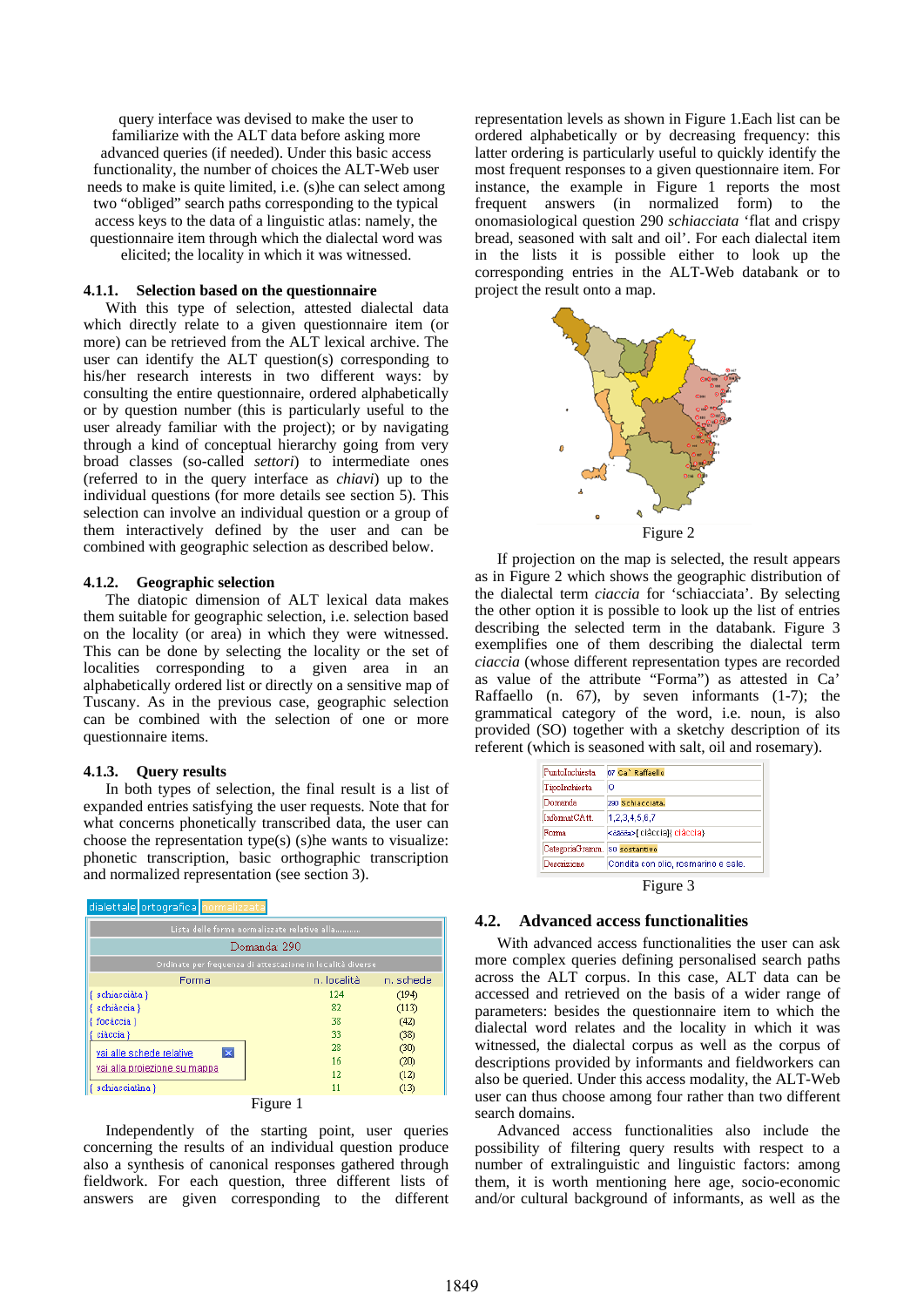socio-linguistic status and other features associated with the dialectal item.

As in the previous case, for all queries it is possible to select the most appropriate representation level for the visualisation of dialectal data. If the user does not make any choice in this respect, the basic orthographic transcription of dialectal words is given by default, which corresponds to the type of representation understandable by the wider audience.

This access functionality also supports dynamic queries: during the query formulation process, the ALT-Web user is provided continuous feedback in terms of new relevant choices which can be made at that specific point. For instance, projection of the query results onto a map is only allowed when the query involves individual dialectal items; this follows from the fact that in ALT-Web dialectal maps are boolean maps, i.e. they mark all localities where a positive answer to the query is found (in fact, a boolean map of all answers to a given question makes no sense). Another example involves the selection of the sub-corpus on which the query operates: when the user is asking a query about the results gathered with respect to a questionnalire item and/or in a given locality, (s)he is then asked whether the results should be circumscribed a) to the dialectal words given as canonical answers to questionnaire items, or b) to additional data emerged during interviews, or c) they should include both.

In what follows, we will briefly illustrate the query types which are peculiar of this access modality. For the access keys common to the basic access functionality we refer to sections 4.1.1 and 4.1.2 above. The only difference is that these query types are augmented here with new selection parameters and can also be combined with extra-linguistic filters.

### **4.2.1. Selection by dialectal form**

Dialectal data acquired through the interviews can also be accessed by form. In this kind of selection queries are projected onto the corpus of dialectal data, typically represented by lexical items (i.e. the answers to questionnaire items) but also including contexts of use or short ethnotexts.

In this case, the user has first to select the most appropriate representation level with respect to his/her research interests. For instance if (s)he is interested in a specific phonetic realisation of a given word, e.g. /badótti/ for boiled chestnuts with the voiced retroflex plosive  $\frac{d}{d}$ , the query should be projected onto the phonetic representation level. On the other hand, if (s)he is looking for all occurrences of the abstract lexical type *ballòtti* then the most appropriate representation level is the normalized one through which 49 items are retrieved with different phonetic realizations (e.g. /balöt/, /balóto/, /balótti/, /badótti/, /ballótti/, etc.). In order to query phonetically transcribed data, the user can type his/her request by using an on-screen virtual keyboard (see Figure 4) containing the symbols of the ALT phonetic alphabet. Note that for each selected phonetic symbol the corresponding base is typed in resulting in an "abstract" query formulated in terms of basic signs only. In this way, different phonetic realizations sharing the same sequence of bases are given back to the user who can thus select the dialectal items (s)he is interested in. If the queried representation level was not among the previously selected visualization

levels, the system automatically updates the typology of levels to be visualized by also including it.



#### **4.2.2. Querying the corpus of descriptions**

In ALT-Web, queries can also be addressed to the corpus of descriptions and comments by informants or fieldworkers. Queries of this type can be used, for instance, to access the semantic information contained in definitions of dialectal items. In fact, descriptions adopted to semantically and pragmatically characterise ALT dialectal data are similar to dictionary definitions, both from the structural point of view and for the recurring use of a limited and recurring set of "defining formulae". For instance, noun definitions are typically realised as a noun phrase whose syntactic head represents the "genus", which expresses the class to which the "designatum" of the "definiendum" belongs, and whose modifiers represent the "differentia" part of the definition, which reports the properties discriminating the "definiendum" with respect to other members of the same class. Therefore, another parameter on the basis of which the corpus of ALT data can be accessed is represented by meaning components as inferable from the definition text. This parameter can be used to access both canonical and additional data, although it is particularly crucial for the latter whose semantic classification deriving from the questionnaire item they relate to is quite loose and imprecise.

#### **4.2.3. Query results**

In all cases, the final result is a list of compact entries matching the request made by the user as exemplified in Figure 5:

| Trovati: 49<br>Ricerca: (Mat. dialettal: ballotti )                                                                                      |
|------------------------------------------------------------------------------------------------------------------------------------------|
| 1 Inf.A. [bald]{ ballotto} S[bald]{ ballotti} P CGram SOMA                                                                               |
| 2 Punto 4 TpInc O Dom 81 Inf.A 3 Forma [baldo]{ ballotto} S[baldo]{ ballotti} P CGram SO                                                 |
| 3 Punto 5 TpInc O Dom 308 Inf.A 1 Forma [baloto]{ ballotto} S[balotti} ballotti} P CGram SO                                              |
| 4 TpInc O Dom 308 Inf.A 2,3,4,5,6,A Forma [baloto] [ballotto] S[balot] [ballotti] P CGram SO Descr Più grosse dei<br>[balùci]{ balùci} _ |
| 5 Punto 10 TpInc O Dom 308 Inf.A 5,4,3,2,1 Forma [i bbaddote]{ I ballotti} CGram 90                                                      |
| Figure 5                                                                                                                                 |

The user can then expand each individual entry in the list to visualise the full entry as reported in Figure 3. This type of visualization makes the query results more readable especially in the case of very productive requests generating a long list of ALT entries. As mentioned before, results can also be projected onto boolean maps to check for the geographical distribution of dialectal data.

# **5. Ontology-based search**

Among the advanced searching capabilities of ALT-Web it is worth mentioning ontology-based search which can be resorted to from both access modalities described above. Through this functionality, access to ALT-Web dialectal data is easier and more effective.

As pointed out above, ALT-Web query parameters include the questionnaire item to which the dialectal word